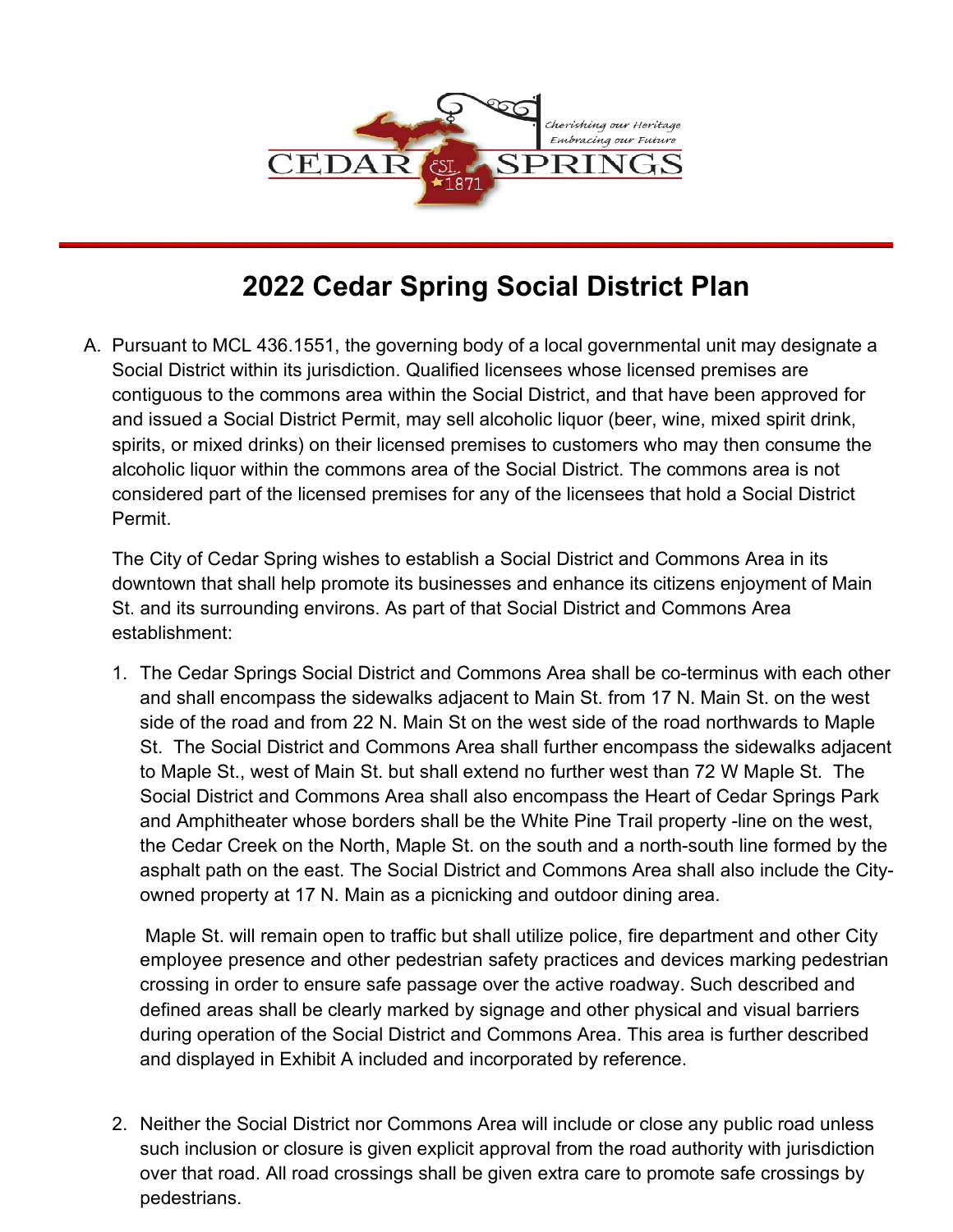- 3. The City Council may revoke the Social District and/or Commons Area if their continued use may, in the opinion of the City Council, threaten the health, safety, or welfare of the Public or has become a public nuisance. The City Council maintains the authority to end any event that becomes a public nuisance or threatens the health, safety or welfare of the public prior to revocation of the Social District and/or Commons Area and may designate someone to make that determination in an emergency. Prior to revocation of the Social District or Commons Area, the City Council shall hold at least 1 public hearing on that proposed revocation and that public hearing shall occur at a public meeting that meets therequirements of a public meeting under the Open Meetings Act.
- 4. The City shall file the designation or revocation of a Social District with the MLCC as required under the rules.
- 5. Upon designation of a Social District, the City shall send copies of the following items to the MLCC:
	- a. A copy of the resolution passed by the governing body designating the Social District and commons area.
	- b. A copy of the management and maintenance plans, including the hours of operation, established by the local governmental unit for the Social District and Commons Area.
	- c. A diagram or map that clearly shows the boundaries of the Social District and commons area. Please indicate the name, address, and location of the qualified licensees that are contiguous to the commons area on the diagram or map. Such items shall be sent to:

By Mail: Michigan Liquor Control Commission - P.O. Box 30005 - Lansing, MI 48933 By Fax: (517) 763-0059

- By Email: [mlccrecords@michigan.gov](mailto:mlccrecords@michigan.gov)
- 6. Prior to any business applying to the MLCC for a Social District Permit, a qualified licensee must obtain approval from the City Council. To receive approval from the City Council, the qualified licensee shall submit a completed Page 2 of the [Social District Permit Application](https://www.michigan.gov/documents/lara/LCC208_695497_7.pdf) [\(LCC-208\)](https://www.michigan.gov/documents/lara/LCC208_695497_7.pdf) and any supporting documents to City Hall at least eight (8) days prior to the next City Council meeting. If the City Council approves of that application, the City Clerk shall complete Page 3 of that same document and return a copy to the qualified licensee. The qualified licensee shall thereafter submit the completed application to the MLCC with the appropriate fees attached thereto
- B. The establishment of the Social District and Commons Area shall also be governed by a number of rules in order to help maintain the health, safety, or welfare of the Public. Violations of these rules shall operate as violations of Michigan Liquor Control Commission rules or other ordinances, rules and laws that remain in full force and effect within the City and the City's Social District and Commons Area. Rules for the Social District and Commons Area include:
	- 1. Only MLCC qualified businesses may sell or serve alcohol within the Social District or Commons Area
	- 2. The Social District and Commons Area are clearly described in Section A (1) and (2) above and in attached exhibits A and B. The selling, service or public possession of any alcoholic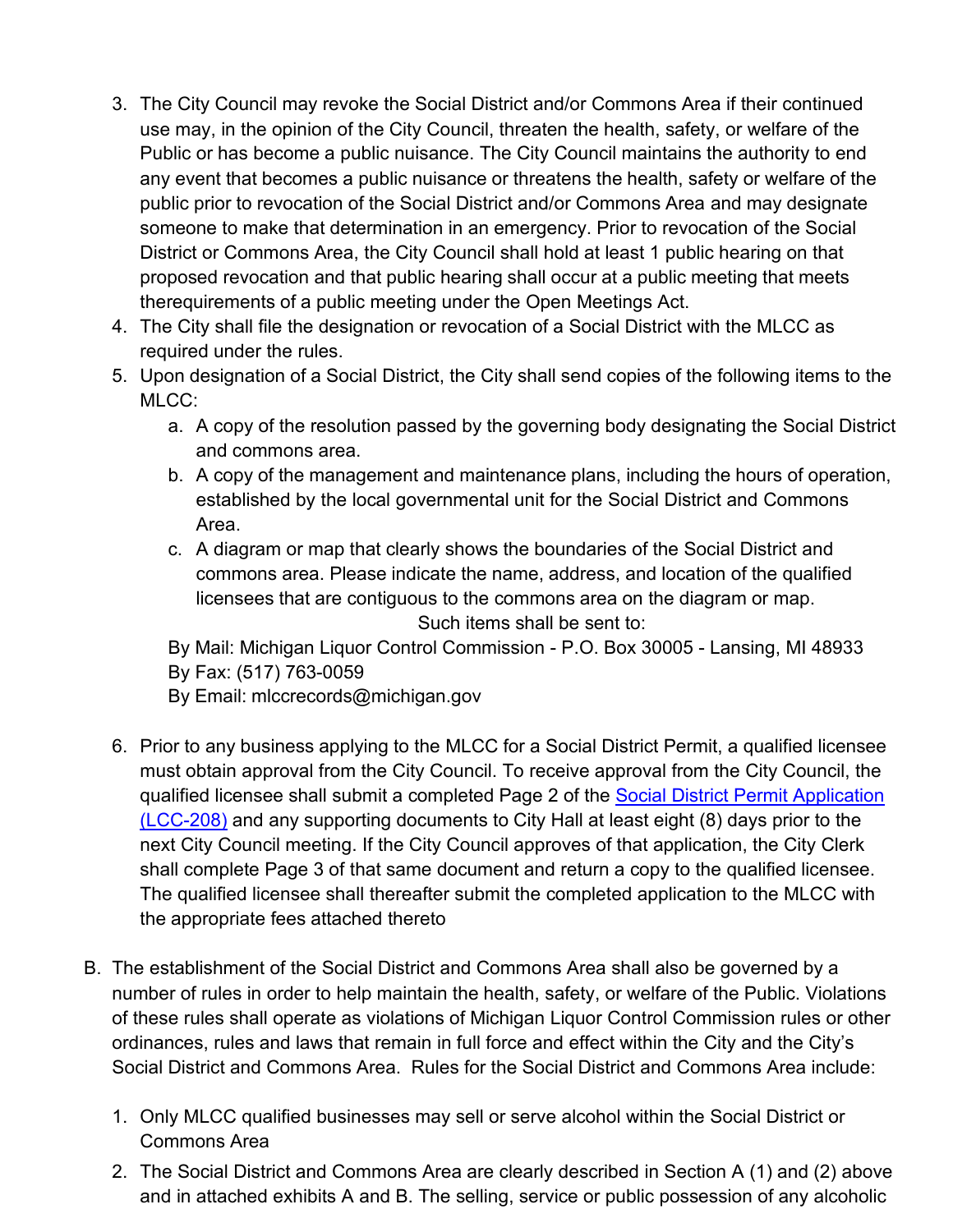drink outside of those described areas of the City or the adjoining MLCC qualified businesses is prohibited. Public possession or consumption of any alcohol within the Social District, Commons Area or MLCC qualified businesses shall only be alcohol sold and furnished by a MLCC qualified businesses and shall be contained within an approved container.

- 3. Such MLCC qualified business must also receive approval from the City Council to be permitted to sell alcohol for consumption in the Social District or Commons Area.
- 4. Only alcohol purchased from a specific MLCC qualified business may be possessed or consumed within that MLCC qualified business. A qualified licensee shall prohibit entry into its licensed premises to any person who has within their possession a container that contains any amount of alcohol that has not been purchased from the qualified licensee.
- 5. Purchasers of alcoholic beverages from a qualified licensee in an approved container may carry alcohol in the approved container anywhere within the designated Social District or Commons Area, but may only consume the alcoholic beverage within the Commons Area except as follows:
	- a. Carrying and/or consumption of alcohol is prohibited within any public right of way where vehicles are permitted to travel, except within areas marked and/or signaled for pedestrian traffic, and if signaled, only when such signal indicates pedestrian crossing is permitted.
	- b. Carrying and/or consumption of alcohol is prohibited within a parking lot, whether or not owned or operated by the City, unless otherwise separately authorized by the City Manager or his or her designee under terms and conditions specified in writing by the City Manager or his or her designee.
	- c. Carrying and/or consumption of alcohol is prohibited within the interior confines of any business located within the Cedar Springs Social District, except within the licensed premises from which the alcohol and approved container was purchased.
- 6. No person shall operate any sound amplification devices, equipment or system in the Social District except as specifically authorized as part of the concerts in the park at the City Amphitheater.
- 7. No tent, lighting, heating or other structure or device shall be placed or installed by any citizen or business on any public property without explicit written consent by the City Manager. This prohibition does not apply to City employees or contractors. Use of umbrellas are discouraged and may be prohibited if their use constitutes a public nuisance.
- 8. No person shall cook, sell or distribute food within the Social District, except for authorized mobile food vendors or as may be permitted by the City Manager or his or her designee and following the Kent County Health Department established rules.
- 9. Smoking is prohibited within the Commons Area and all City Parks.
- 10.Cigarette butts, drink containers and all other garbage shall be disposed of in a designated trash receptacle. Improper disposal of such garbage shall be considered littering under the City's ordinances.
- 11.Pet dogs are permitted in the Social District and Commons Area but shall be subject to the following requirements:
	- a. All dogs shall be physically restrained on a leash 6 feet or less.
	- b. All dogs shall be well-behaved and not aggressive. Any poorly behaved or aggressive dogs shall immediately be removed from the Social District and Common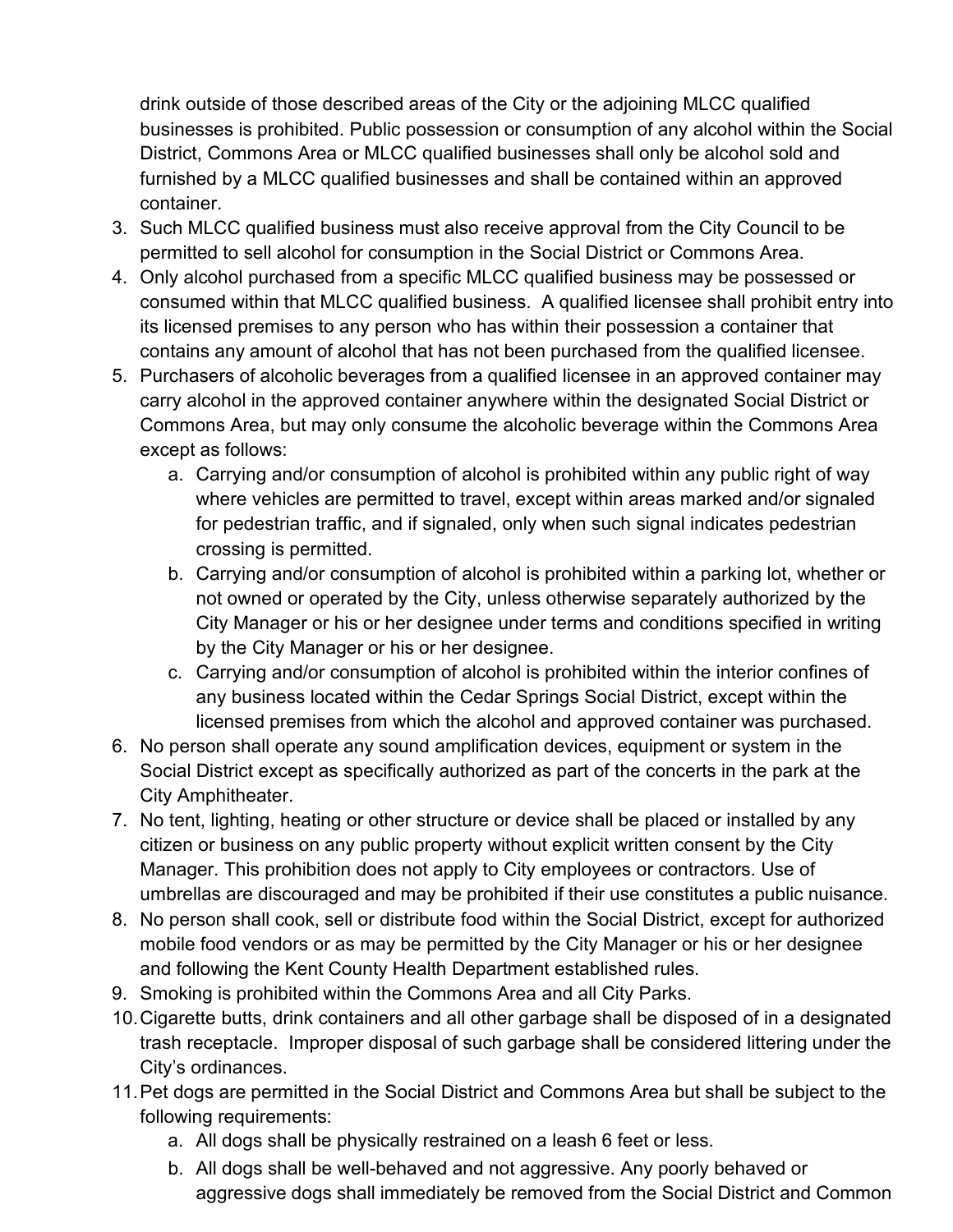Area.

- c. No dog shall continuously or repetitively bark or make noise so as to be disruptive or annoying to a reasonable person.
- d. All dog waste must be immediately picked up by the dog's master
- e. Chapter 6 of the Code of Ordinances remains in full force and effect in the Social District and Common Area.
- 12.The permitted hours of the Social District and Commons Area shall be designated by a Resolution of the City Council and notice of such permitted hours shall be provided to qualified licensees and shall be posted as a public notice by City Hall.
- 13.Any business found to not be substantially complying with all applicable Federal, State, County or Local COVID19 orders or requirements, including social distancing, party size limitations, masking etc. will be prohibited from obtaining any Social District Permitting and will not be invited to participate in the Social District, Commons Area or Concerts in the Park.
- 14.Emergency personnel and vehicle access to all properties shall be maintained within the Social District area at all times.
- 15.All other ordinances, rules and laws remain in full force and effect within the Cedar Springs Social District and Commons Area including, but not limited to, those laws prohibiting public intoxication, impaired driving, open containers and serving alcohol to minors.
- C. Management and Maintenance Plan for Cedar Springs Social District and Common Area
	- a. The Social District and Common Area shall be open for operation during days and times as set forth in a Resolution of the City Council but such time may be amended by the City Manager who shall have the authority to increase or reduce the permitted times and hours of the social district and common area upon good cause showing.
	- b. Alcoholic beverages are allowed in the Common Area only in accordance with a Social District Permit issued by the Michigan Liquor Control Commission (MLCC), any accompanying MLCC regulations, and City of Cedar Springs requirements.
	- c. Alcoholic beverages shall only be purchased at the licensed premises of a Social District Permit holder and must be consumed in the designated Common Area
	- d. Alcohol purchased at a licensed premises must be sold in a "to-go" sealed container which may then be consumed inside the Common Area.
	- e. Alcoholic beverages consumed in the Common Area are required to be in designated cups per the requirements of the MLCC and the City of Cedar Springs.
	- f. Social District Permit holders are responsible for the sale of alcohol on their licensed premises in accordance with their individual Social District Permits and all MLCC rules and regulations. including confirming the consumers identification, and prohibiting the sale of alcohol to intoxicated parties.
	- g. The Kent County Sheriff's Department, Fire Department and other City employees and volunteers will monitor the Common Area for compliance with MLCC and City of Cedar Springs rules and regulations.
	- h. Social Distancing and COVID-19 Response:
		- i. All users of Common Areas shall follow State of Michigan social distancing requirements that are then currently in place.
		- ii. All users of Common Areas shall comply with State of Michigan Department of Health and Human Services rules and requirements, including but not limited to.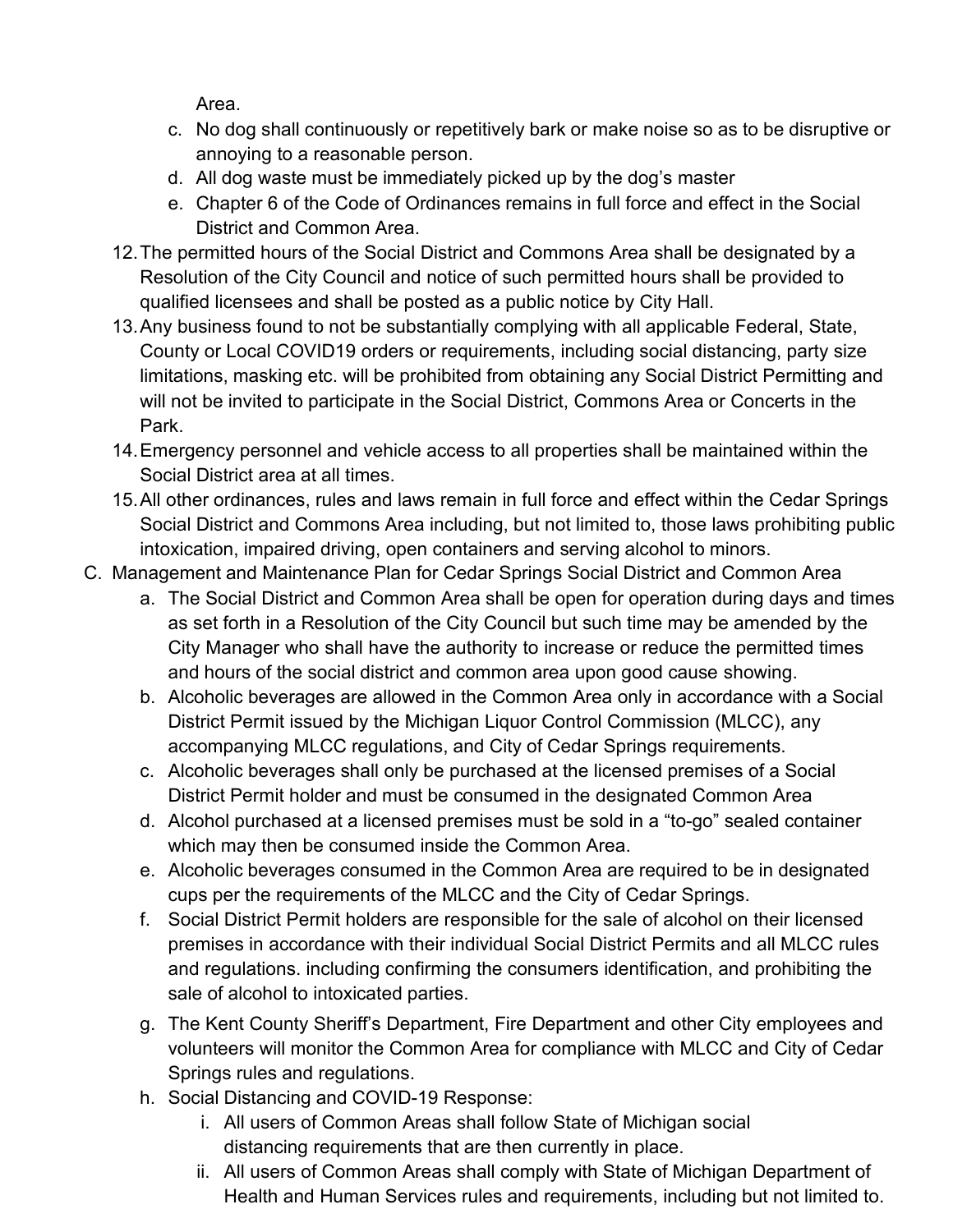complying with limits on social gatherings and requirements relating to face masks.

- iii. Participating bars and restaurants will practice contact tracing for all "to-go" alcohol purchases.
- iv. The Commons Area will be provided with hand sanitizing stations.
- i. The City of Cedar Springs will provide the Social District and Commons Area with trash cans and will conduct trash removal services.
- j. These plans and the overall operation of the Social District and Commons Area will be reviewed on a weekly basis by City Staff to ensure safe conduct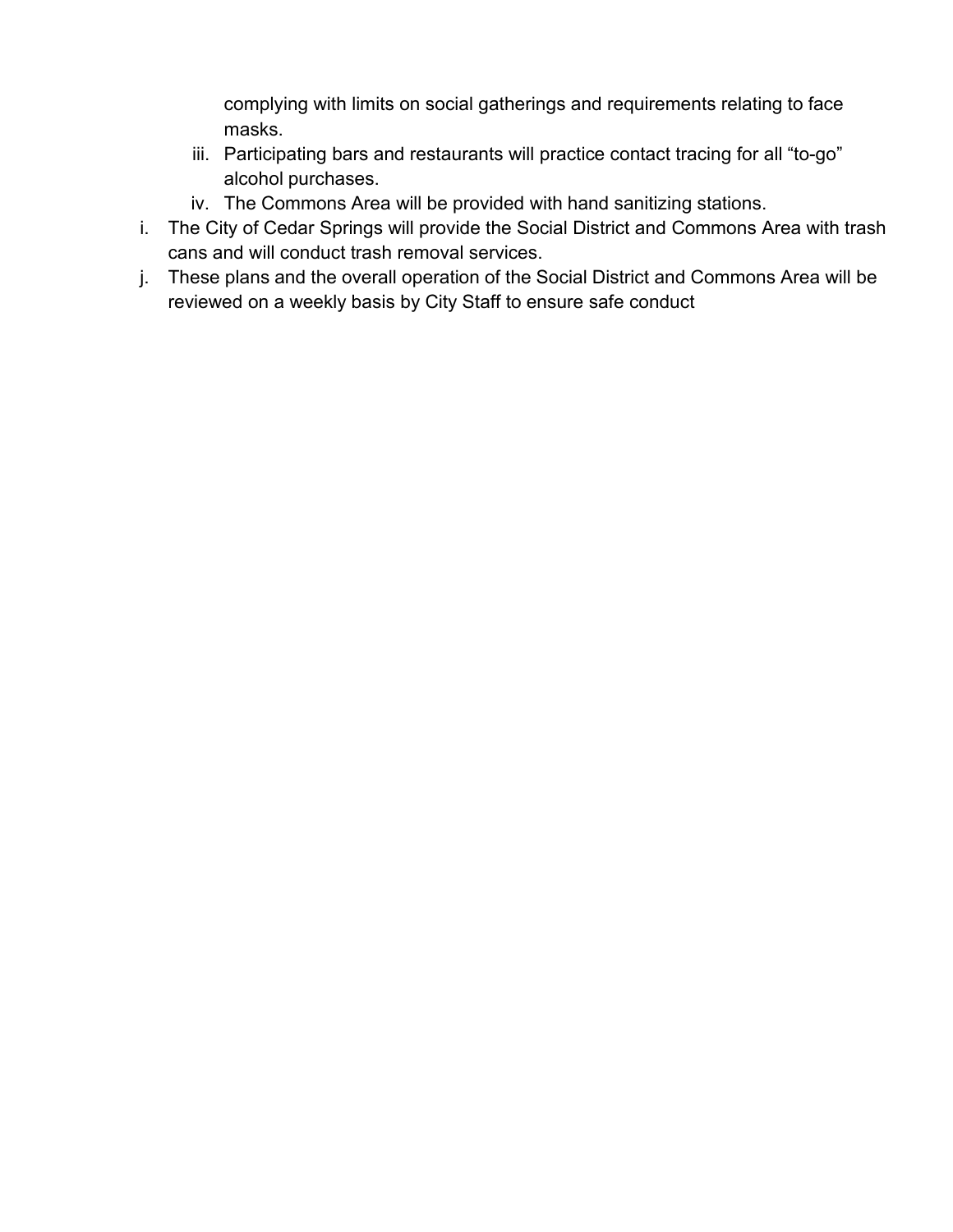# **Exhibit A**

# **Cedar Springs Social District Map**

The Cedar Springs Social District and Commons Area shall be co-terminus with each other and shall encompass the sidewalks adjacent to Main St. from 17 N. Main St. on the west side of the road and from 22 N. Main St on the west side of the road northwards to Maple St. The Social District and Commons Area shall further encompass the sidewalks adjacent to Maple St., west of Main St. but shall extend no further west than 72 W Maple St. The Social District and Commons Area shall also encompass the Heart of Cedar Springs Park and Amphitheater whose borders shall be the White Pine Trail property -line on the west, the Cedar Creek on the North, Maple St. on the south and a north-south line formed by the asphalt path on the east. The Social District and Commons Area shall also include the City-owned property at 17 N. Main as a picnicking and outdoor dining area.

Maple St. will remain open to traffic but shall utilize police, fire department and other City employee presence and other pedestrian safety practices and devices marking pedestrian crossing in order to ensure safe passage over the active roadway. Such described and defined areas shall be clearly marked by signage and other physical and visual barriers during operation of the Social District and Commons Area.



Participating Licensees are marked with yellow stars.

- #1 CS Brewing Company LLC 95 N. Main St
- #2 Delightful Gatherings Red Bird Bistro 22 N. Main St.

### **CITY COUNCIL**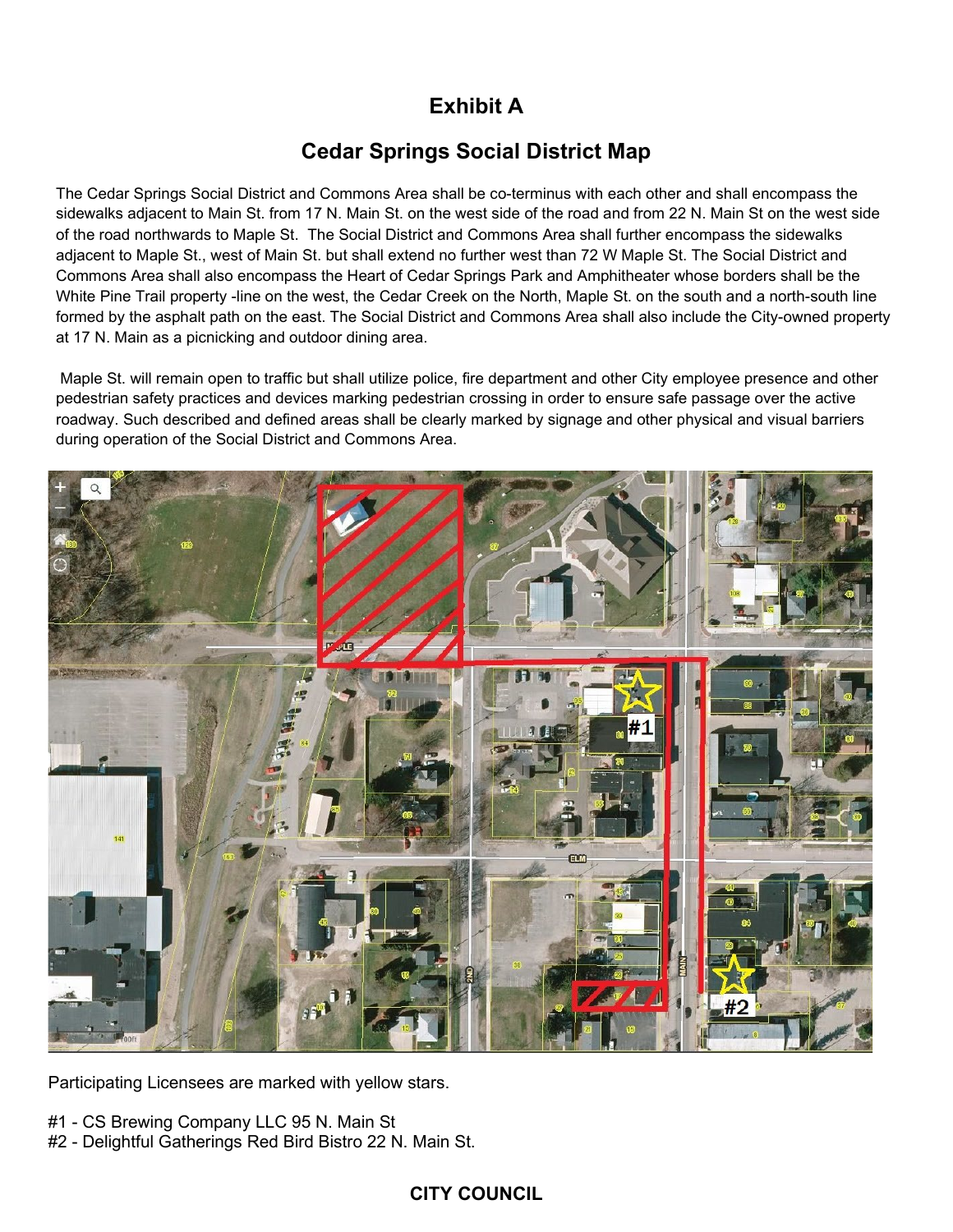#### **CITY OF CEDAR SPRINGS Kent County, Michigan**

Councilmember **Councillenge Councillenge Councillenge Council**, moved the adoption of the following resolution:

## **RESOLUTION NO. 2022 – 12**

#### **A RESOLUTION APPROVING AND RECOMMENDING MICHIGAN LIQUOR CONTROL COMMISSION CONSIDERATION AND APPROVAL OF CERTAIN LICENSEES FOR SOCIAL DISTRICT PERMITS PURSUANT TO PUBLIC ACT 24 OF 2020**

**WHEREAS,** the Michigan Liquor Control Code was recently amended by 2020 PA 124 (the Act) to allow the governing body of a local governmental unit to designate social districts and commons areas which may be used by qualified licensees that obtain a social district permit from the Michigan Liquor Control Commission (MLCC) to utilize expanded areas for the consumption of alcohol; and

**WHEREAS,** the City Council designated a social district that contains a commons area, and shall define and clearly mark the commons area with signs, establish local management and maintenance plans including, but not limited to, hours of operation for submittal to the MLCC, and maintain the commons areas in a manner that protects the health and safety of the community; and

**WHEREAS,** the City Council found that designating a social district and commons area pursuant to the Act is in the best interests of the citizens of the City of Cedar Springs especially in light of COVID-19 restrictions on indoor gatherings and social distancing recommendations; and

**WHEREAS,** the City Council must approve licensee applications for social district permits prior to such applications being sent to the MLCC for consideration and issuance; and

**WHEREAS,** several licensees are contiguous to the designated commons area and are otherwise eligible for consideration for a social district permit.

### **NOW, THEREFORE, BE IT RESOLOVED:**

- 1. The City Council hereby finds that the applications for social district permits from the licensees set forth on the attachment hereto are recommended by this body for approval by the MLCC.
- 2. The licensed premises of the aforementioned licensees are contiguous to the commons area as designated by this City Council pursuant to MCL 436.1551.
- 3. All resolutions and parts of resolutions in conflict herewith are rescinded.

| AYES: Councilmembers: 2000 Councilmembers: 2000 Councilmembers: |
|-----------------------------------------------------------------|
| <b>NAYS:</b> Councilmembers:                                    |
|                                                                 |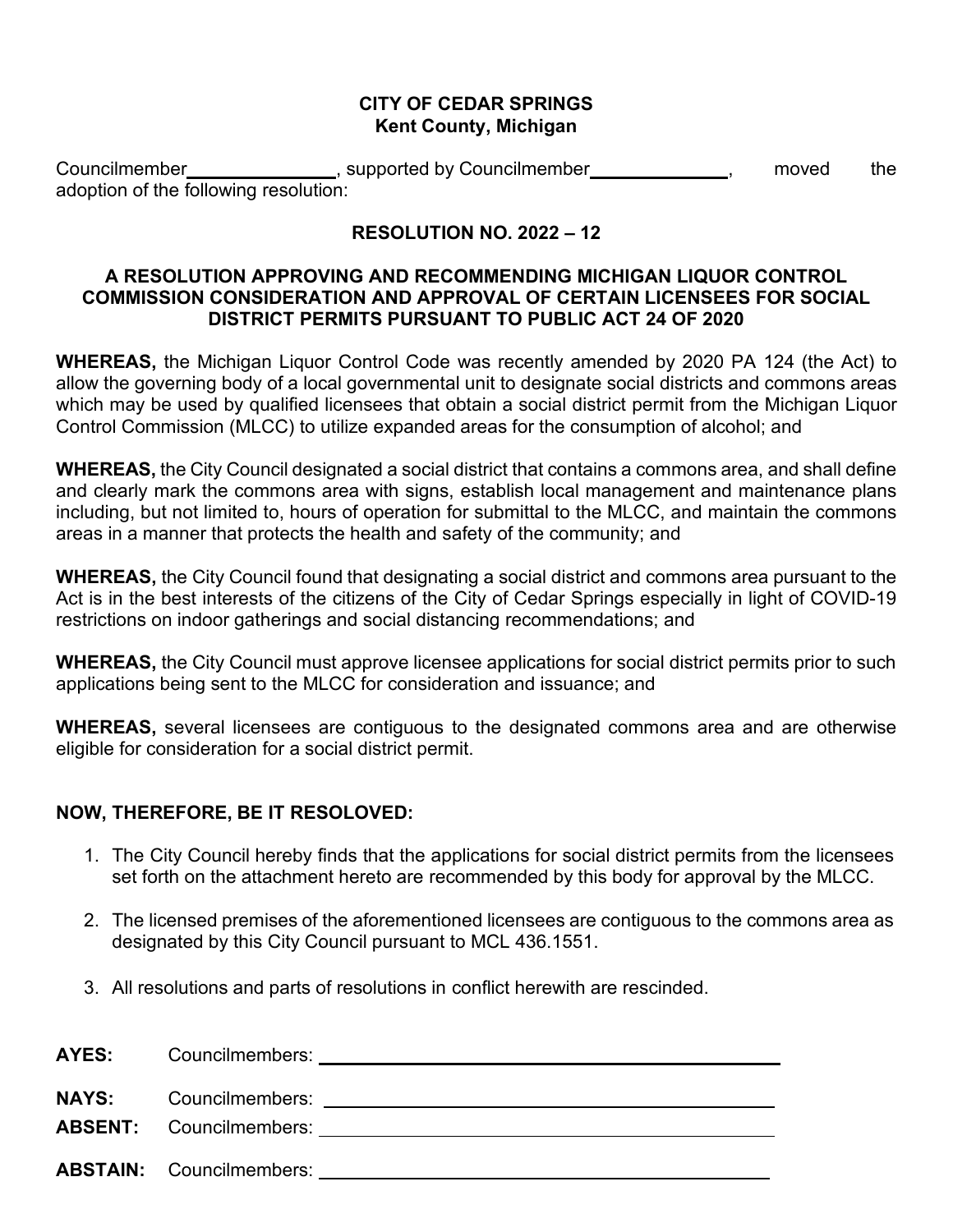#### **RESOLUTION NO. 2022– 12 DECLARED ADOPTED.**

Dated: May 12th, 2022

Rebecca Johnson, City Clerk

#### **Certification**

I certify that this is a true and complete copy of a resolution adopted by the City Council of the City of Cedar Springs at a Regular Meeting held May 12th, 2022 and that public notice of that meeting was givenpursuant to and in compliance with the Public Acts of Michigan of 1976, as amended.

Dated: May 12th, 2022

Rebecca Johnson, City Clerk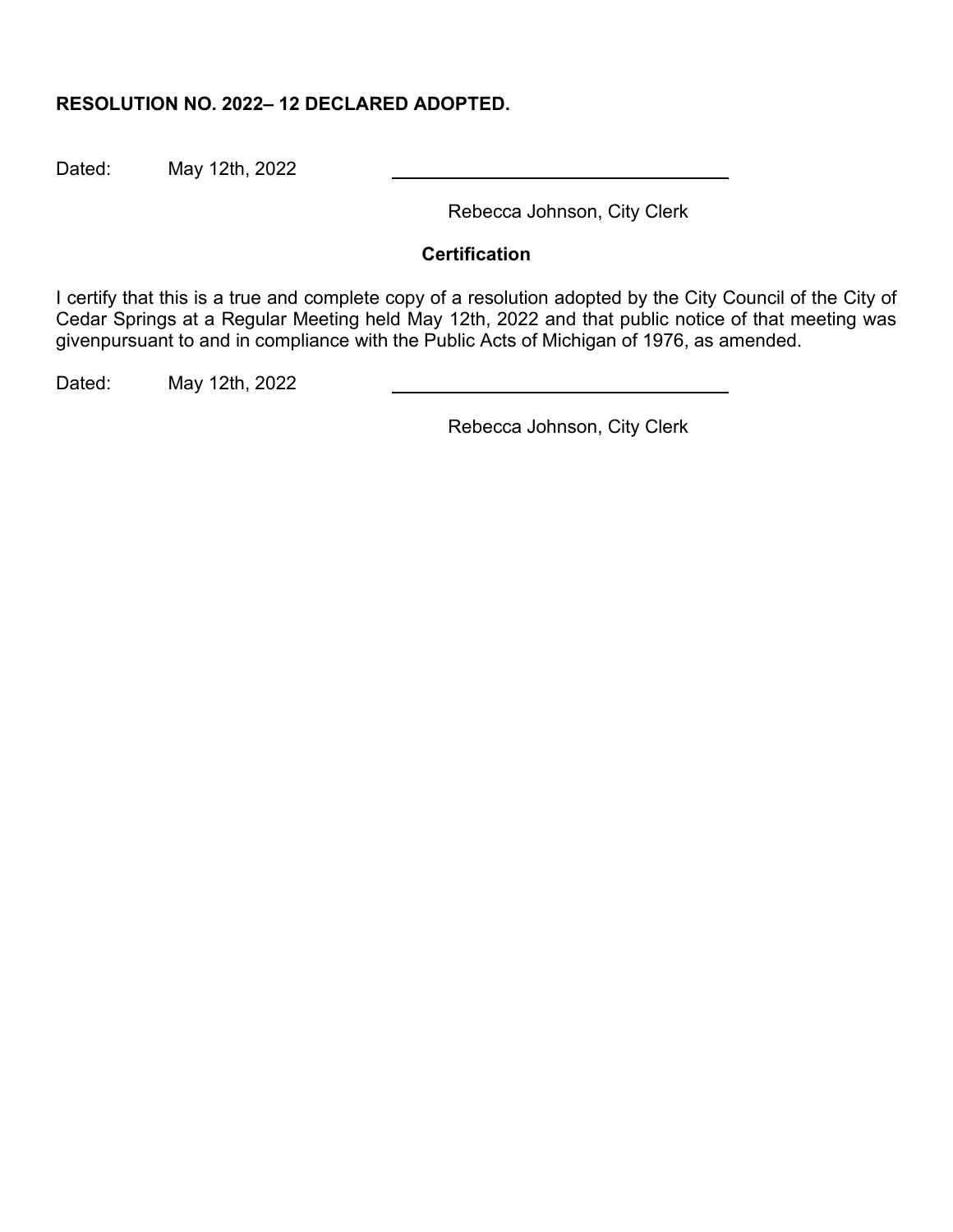#### **CITY COUNCIL CITY OF CEDAR SPRINGS Kent County, Michigan**

Councilmember **Councillengle Figure 1**, supported by Councilmember **Councillengle 4**, moved the adoption of the following resolution:

## **RESOLUTION NO. 2022 – 13**

#### **A RESOLUTION DESIGNATING SOCIAL DISTRICTS THAT CONTAIN COMMONS AREAS IN ORDER TO ALLOW CERTAIN ON-PREMISES LIQUOR LICENSEES EXPANDED USE OF SHARED AREAS FOR CONSUMPTION OF ALCOHOL PURSUANT TO PUBLIC ACT 24 OF 2020**

**WHEREAS,** the Michigan Liquor Control Code was recently amended by 2020 PA 124 (the Act) to allow the governing body of a local governmental unit to designate social districts and commons areas which may be used by qualified licensees that obtain a social district permit from the Michigan Liquor Control Commission (MLCC) to utilize expanded areas for the consumption of alcohol; and

**WHEREAS,** if the governing body of a local governmental unit designates a social district that contains a commons area, the governing body must define and clearly mark the commons area with signs, establish local management and maintenance plans including, but not limited to, hours of operation for submittal to the MLCC, and maintain the commons areas in a manner that protects the health and safety of the community; and

**WHEREAS,** the City Council finds that designating a social district and commons area pursuant to the Act is in the best interests of the citizens of the City of Cedar Springs especially in light of COVID-19 restrictions on indoor gatherings and social distancing recommendations;

### **NOW, THEREFORE, BE IT RESOLOVED:**

- 1. The City Council hereby designates the social district and commons area as provided on the attached map and particularly described and authorizes the City Manager or his designee to take all such other actions necessary in order to implement this Resolution and comply with the Act.
- 2. This social district designation shall expire one year from the date of the adoption of this resolution unless revoked earlier, modified, or extended thereafter by the City Council in accordance with the Act.
- 3. The social district and commons area shall operate from the hour of five o'clock until nine o'clock in the evening (5pm-9pm) on Tuesdays, Wednesdays and Thursdays until September 24<sup>th</sup>, 2022. Licensees may serve alcoholic beverages to citizens to be consumed in the City's commons areas during those times.
- 4. The Social District and Common Area shall be open for operation during days and times as set forth in this Resolution of the City Council but such days and times may be amended by the City Manager who shall, in consultation with the City's police and fire departments, have the authority to increase or reduce the permitted days and times of the social district and common area upon good cause showing.
- 5. The City Clerk is authorized and directed to forward this Resolution and the attached map and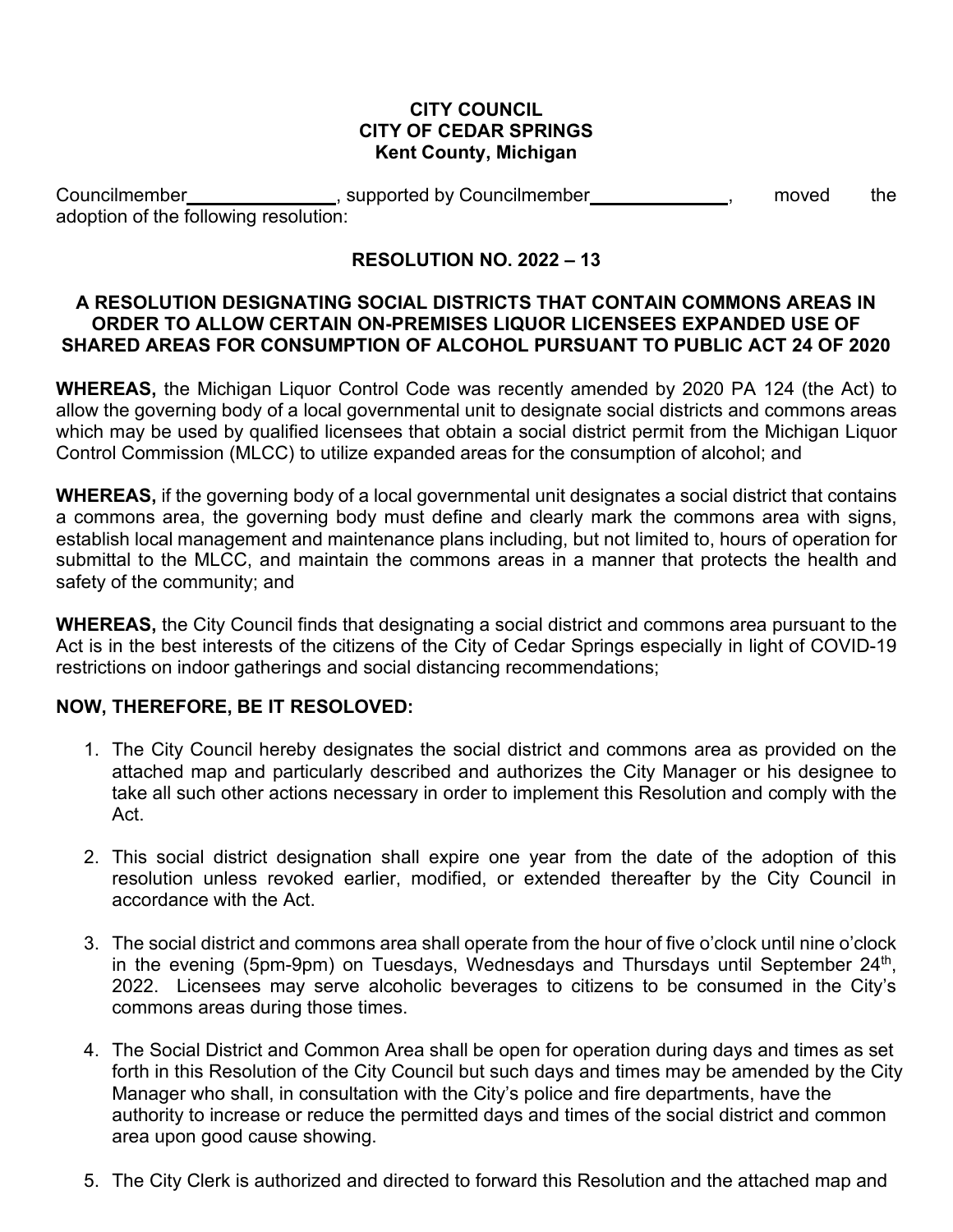management and maintenance plan to the MLCC as required by the Act together with this Resolution.

6. All resolutions and parts of resolutions in conflict herewith are rescinded.

| <b>AYES:</b><br>Councilmembers: |  |
|---------------------------------|--|
|---------------------------------|--|

**NAYS:** Councilmembers:

**ABSENT:** Councilmembers:

**ABSTAIN:** Councilmembers:

**RESOLUTION NO. 2022– 13 DECLARED ADOPTED.**

Dated: May 12th, 2022

Rebecca Johnson, City Clerk

# **Certification**

I certify that this is a true and complete copy of a resolution adopted by the City Council of the City of Cedar Springs at a Regular Meeting held May 12th, 2022 and that public notice of that meeting was givenpursuant to and in compliance with the Public Acts of Michigan of 1976, as amended.

Dated: May 12th, 2022

Rebecca Johnson, City Clerk